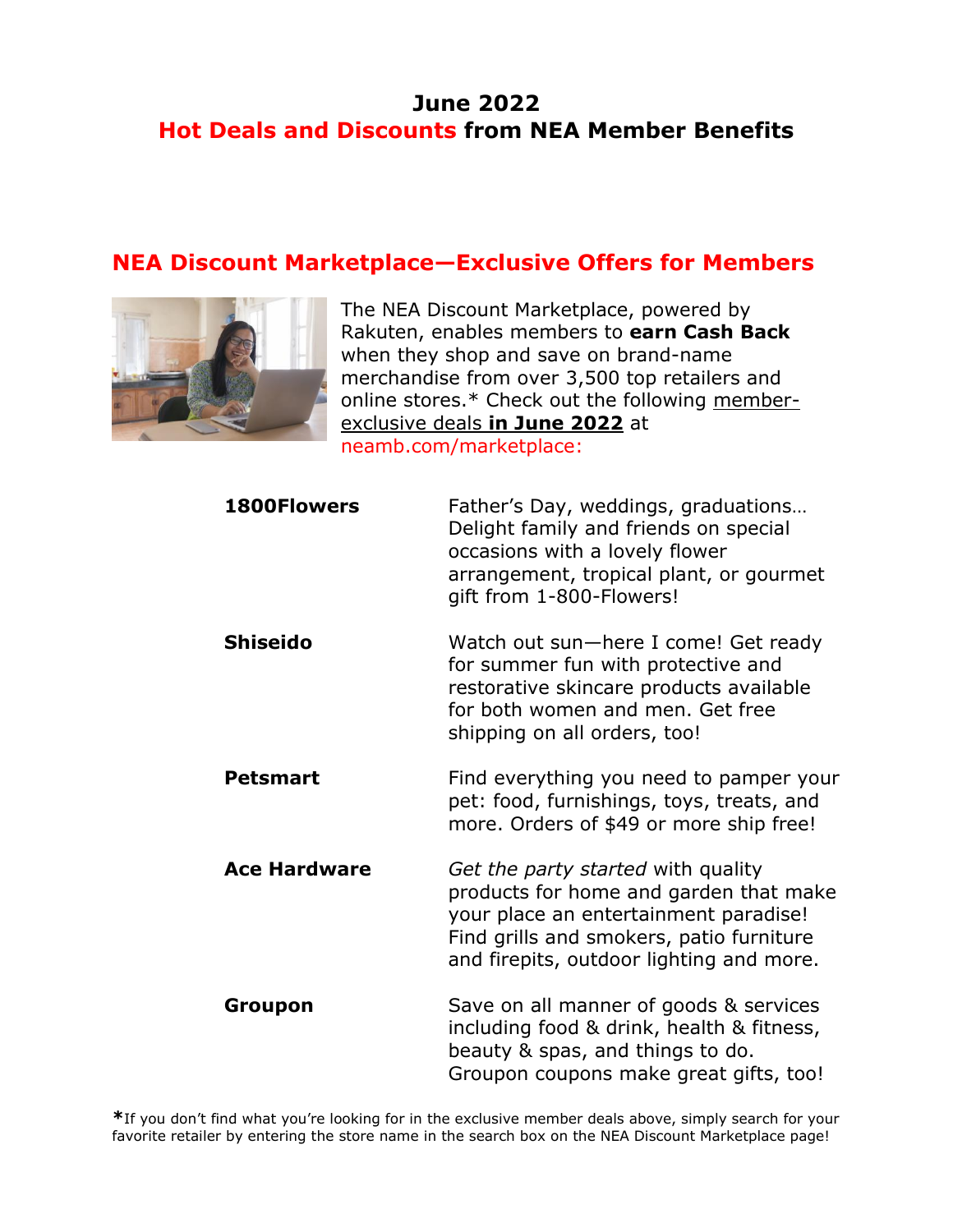## **Join Costco and Save on Thousands of Household Items**



Gear up for vacation season and entertaining friends and family. At Costco, find great prices on sports and recreational equipment, furniture, food, clothing, health and wellness products, and more!

NEA members obtaining a new Costco membership will receive a \$30 Costco Shop Card! It's easy to join

Costco: go online to [www.neamb.com/costco,](http://www.neamb.com/costco) sign into your account or register, and click "Join Now" to purchase your Costco Membership Activation Certificate. You will receive an email confirmation that includes your certificate, which you can then redeem at any Costco location to start saving!

\* \* \* \* \*

#### **Is a New or Used Vehicle in Your Future?**



If you're in the market for a new or used car, the **NEA Auto Buying Program** through TrueCar is the first place you should look! NEA members and their families enjoy preferred pricing year-round, save an average of \$3,125 off MSRP on new cars, plus get these other benefits:

- **Used Car Discounts—**Save hundreds off the list price.\*
- **See What Others Paid—**See what others have paid for the same car so you know when you're getting a good or a great price.
- **Upfront Pricing—**See pricing, price rankings, and lock in Guaranteed Savings on the car you want before you even leave home.
- **Enjoy a Hassle-Free Experience—**Bring in your Price Certificate to a Certified Dealer or show it on your mobile phone.

NEA members also receive TrueCar *Buyer's Bonus Benefits* at no additional cost, including Auto Repair Reimbursement and Auto Deductible Reimbursement – benefits that could be worth up to \$2,000 (available in most states).

Visit the NEA Auto Buying Program today to see how much you can save! Go to: [www.neamb.com/buyacar](http://www.neamb.com/buyacar)

\*Discounts not available on all cars or in all states.